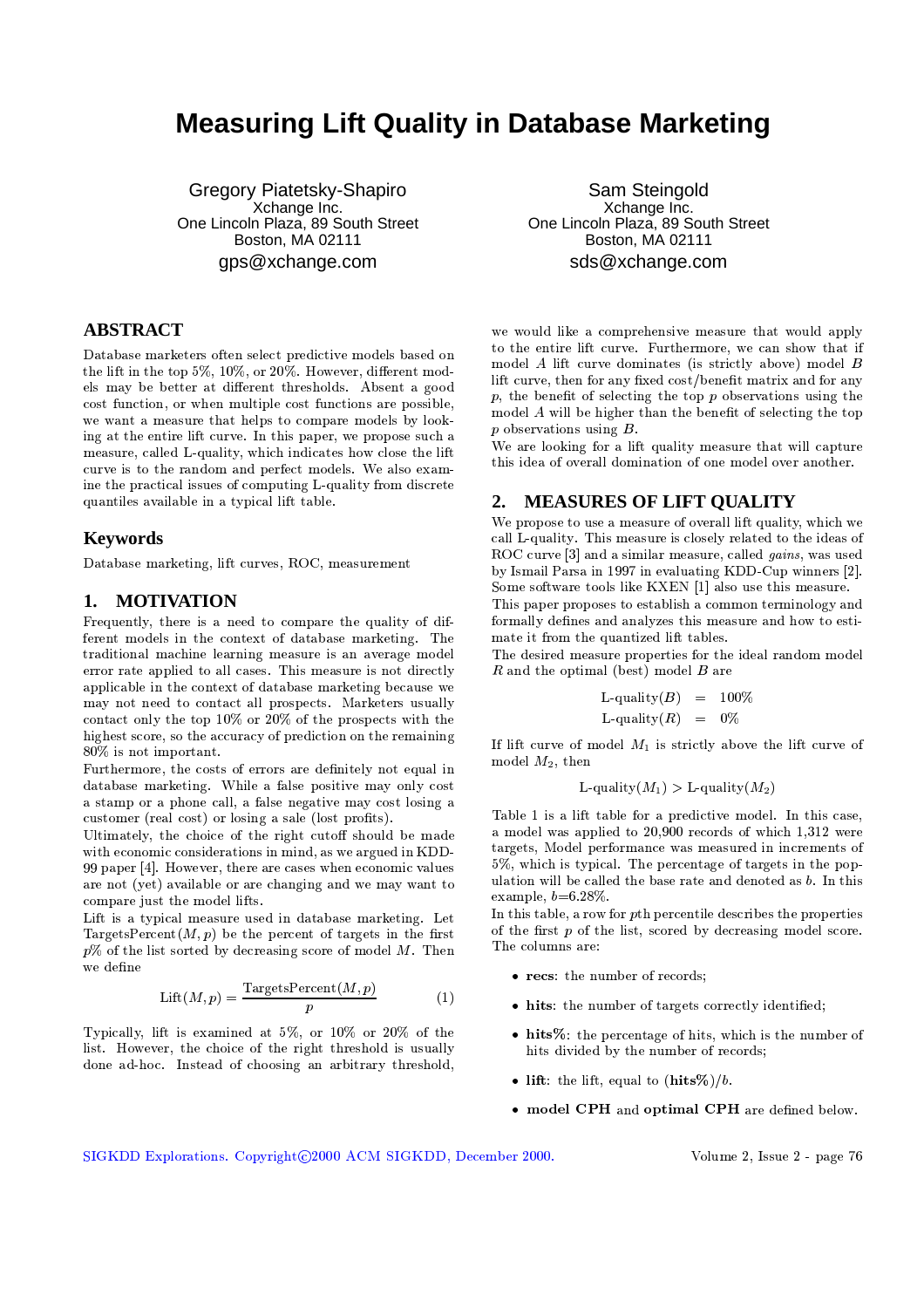| %               | recs  | $_{\rm hits}$    | $_{\rm hits\%}$ | $_{\mathrm{lift}}$ | $_{\rm model}$      | optimal    |
|-----------------|-------|------------------|-----------------|--------------------|---------------------|------------|
|                 |       |                  |                 |                    | <b>CPH</b>          | <b>CPH</b> |
| 5               | 1045  | 277              | 26.51           | 4.22               | 0.211               | 0.796      |
| 10              | 2090  | 378              | 18.09           | 2.88               | 0.288               | 1          |
| 15              | 3135  | 481              | 15.34           | 2.44               | 0.367               | 1          |
| $\overline{2}0$ | 4180  | 563              | 13.47           | 2.15               | 0.429               | 1          |
| 25              | 5225  | 646              | 12.36           | $\overline{1}.97$  | $\overline{0}$ .492 | 1          |
| 30              | 6270  | 711              | 11.34           | 1.81               | 0.542               | 1          |
| 35              | 7315  | 770              | 10.53           | 1.68               | 0.587               | 1          |
| 40              | 8360  | $\overline{821}$ | 9.82            | 1.56               | 0.626               | 1          |
| 45              | 9405  | 872              | 9.27            | 1.48               | 0.665               | 1          |
| 50              | 10450 | 929              | 8.89            | 1.42               | 0.708               | 1          |
| 55              | 11495 | 979              | 8.52            | 1.36               | 0.746               | 1          |
| 60              | 12540 | 1029             | 8.21            | 1.31               | 0.784               | 1          |
| 65              | 13585 | 1080             | 7.95            | 1.27               | 0.823               | 1          |
| 70              | 14630 | 1134             | 7.75            | 1.23               | 0.864               | ī          |
| 75              | 15675 | 1180             | 7.53            | 1.20               | 0.899               | 1          |
| 80              | 16720 | 1208             | 7.22            | 1.15               | 0.921               | 1          |
| 85              | 17765 | 1237             | 6.96            | 1.11               | 0.943               | 1          |
| 90              | 18810 | 1258             | 6.69            | 1.07               | 0.959               | 1          |
| 95              | 19855 | 1286             | 6.48            | 1.03               | 0.980               | 1          |
| $100\,$         | 20900 | 1312             | 6.28            | 1                  | $1.000\,$           | 1          |

Table 1: A sample lift table

E.g., the top 10% of the list have 2,090 records and have 378 targets (hits), which gives the hit rate of

$$
\frac{378}{2090} = 0.1809 = 18.09\%
$$

The lift at  $10\%$  is  $18.09/6.28 = 2.88$ .

### 2.1 CPH: Cumulative Percent Hits measure

The lift curve usually goes from a number less than  $1/b$  down to 1 and its properties depend on  $b$ . It is easier to analyze a closely related measure, called Cumulative Percent Hits or CPH, which always varies from 0 to 1.

DEFINITION 1. Let  $\text{CPH}(M, p)$  be the cumulative percent hits in the top p percent of the model-score-sorted list for the  $model$   $M$ .

We will use both percentages (as in  $\mathrm{CPH}(M,5\%)$ ) and fractions (as in  $\text{CPH}(M, 0.05)$ ) as equivalent ways to indicate the selected sub-list.

The relationship between CPH and Lift is

$$
\mathrm{CPH}(M,p) = p \times \mathrm{Lift}(M,p)
$$

In table 1, for example,

$$
CPH(M, 10\%) = \frac{378}{1312} = 0.288
$$

By definition, for any model  $M$ ,

$$
\begin{array}{rcl}\n\text{CPH}(M,0) & = & 0 \\
\text{CPH}(M,100\%) & = & \text{CPH}(M,1) = 1\n\end{array}
$$

For an idealized random list  $R$ , and for any percentage  $p$ , we expect

$$
\mathrm{CPH}(R,p) = p
$$

We realize that an actual random selection will vary slightly from these percentages, but it is convenient to use this idealized random model for a comparison. Let

$$
T = number of targets,N = total number of records,b =  $\frac{T}{N}$  = base rate.
$$

Let  $\text{CPH}(B, p)$  be the maximum possible CPH at p, corresponding to the optimal (best) model  $B$ . We can see that if  $b < 5\%$ , then

$$
\mathrm{CPH}(B,5\%)=1
$$

If 
$$
5\% < b < 10\%
$$
, then

$$
\text{CPH}(B, 5\%) = \frac{N \times 0.05}{T}
$$
  

$$
\text{CPH}(B, 10\%) = 1, etc.
$$

# 2.2 SumCPH measure

Because CPH curve increases from 0 to 1 as  $p$ , percentage of list selected, goes from  $0$  to 1, a natural measure is the area under the CPH curve.

DEFINITION 2. We define  $SumCPH(M)$  as the area under the CPH curve of the model  $M$ , i.e.

$$
SumCPH(M) = \int_0^1 \text{CPH}(M, p) dp
$$

In practice we only have a finite number of points, so instead of the integral we will compute SumCPH as a sum instead of an integral, as discussed below.

For an idealized random model R, we have CPH $(R, p) = p$ (the diagonal line). It is easy to see that  $SumCPH(R)$ , which is the area under the diagonal line, is equal to  $1/2$ .

For an optimal model, the highest CPH would be obtained if all the targets are grouped in the beginning of the list.

Figure 1 shows an example of an optimal model where  $b=$ 0.03. Here the optimal CPH increases in a straight line from 0 to 1 as p goes from 0 to 3%, and CPH stays at 1 as p goes from from  $3\%$  to 1. For an arbitrary b, the optimal CPH will increase in a straight line from 0 to 1 as  $p$  goes from 0 to b. The area under this line is  $b \times 1/2$ . Then CPH = 1 as p goes from from b to 1, giving area  $(1-b) \times 1$ . Hence, the area under the optimal CPH curve would be

SumCPH(B) = 
$$
b/2 + (1 - b) \times 1 = 1 - b/2
$$
 (2)

To summarize, we can expect  $SumCPH(M)$  to be between  $1/2$  and  $1-b/2$ , and higher SumCPH generally corresponds to a better model.

### 2.3 L-quality measure

However, SumCPH by itself is not an appropriate measure of overall lift quality for several reasons.

First, SumCPH is not intuitive - the meaning of 0.69 is not clear. Second, SumCPH by itself does not tell us how close it is to the maximum. The higher the base rate, the lower is the maximum possible SumCPH and the measure of lift quality should account for it.

SIGKDD Explorations. Copyright@2000 ACM SIGKDD, December 2000.

Volume 2, Issue 2 - page 77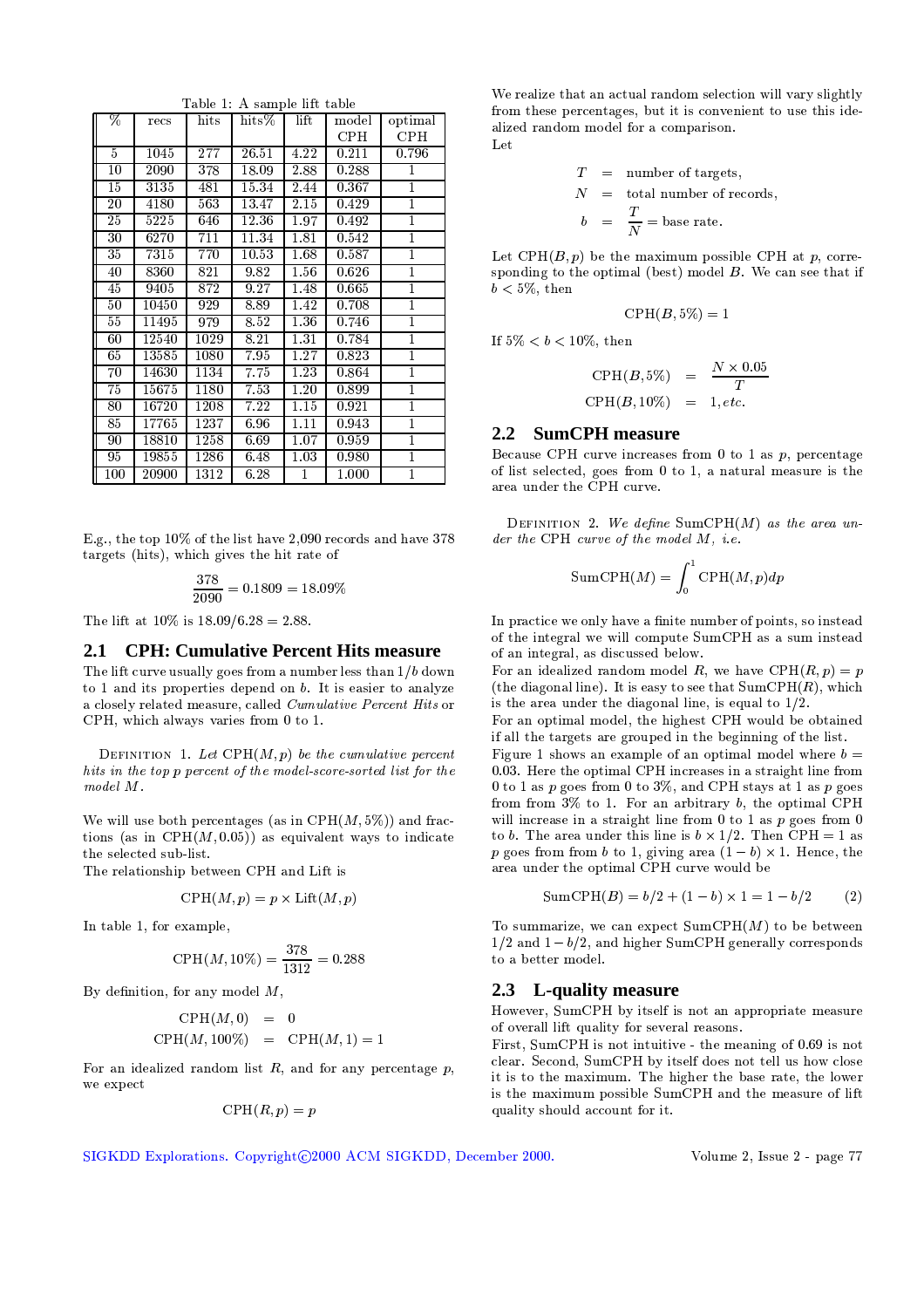

Figure 1: SumCPH of the optimal model

We would like a measure that, for the random model  $R$  and the optimal model  $B$ , would satisfy:

$$
L\text{-quality}(R, w) = 0 \tag{3}
$$

$$
L\text{-quality}(B, w) = 1 \tag{4}
$$

We propose a measure, which we call  $L$ -quality, satisfying these requirements, and defined as

$$
L\text{-quality}(M) = \frac{\text{SumCPH}(M) - \text{SumCPH}(R)}{\text{SumCPH}(B) - \text{SumCPH}(R)}
$$

Since SumCPH(R) =  $1/2$  and SumCPH(B) =  $1 - b/2$ , we can rewrite this definition as

L-quality
$$
(M)
$$
 =  $\frac{\text{SumCPH}(M) - 1/2}{1 - b/2 - 1/2} = \frac{2 \text{SumCPH}(M) - 1}{1 - b}$ 

L-quality can be viewed as a relative quality of the model. with the optimal model having a quality of 1 (or 100%), and the random model having a quality of 0. Negative quality means the model predictions are worse than random, which indicates data problems or bugs.

We defined L-quality for an exact SumCPH, which assumes that CPH value is known for every point. In practice, CPH is usually known only at certain points (quantiles). For example, in table 1 CPH value is known only in 5% intervals. The next section examines how to best approximate SumCPH from such data.

### Upper and Lower bounds for SumCPH  $2.4$ **From Quantile Data**

Because CPH is an accumulation of a non-negative quantity (number of hits), it is monotonically non-decreasing. There-



Figure 2: Upper and lower bounds on SumCPH

fore, for any q such that  $5\% < q < 10\%$ , we have

$$
CPH(M, 5\%) < CPH(M, q) < CPH(M, 10\%)
$$

Thus, CPH $(M, 5\%)$  is a lower bound for CPH $(M, q)$ , and  $\text{CPH}(M, 10\%)$  is an upper bound. Figure 2 shows the upper and lower bounds on CPH for the model in table 1.

Using approach, we can estimate the step-wise lower and upper bounds, (denoted SumCPH<sub>HI</sub> and SumCPH<sub>LO</sub>) for SumCPH. For each quantile, the SumCPH<sub>HI</sub> approximation will take the highest CPH value in that quantile, and SumCPH<sub>LO</sub> will take the lowest CPH value.

Let SumCPH $(M, p\%)$  denote the area under CPH curve from from 0 to  $p\%$ .

Let SumCPH<sub>HI</sub> $(M, p\%, w)$  (resp. SumCPH<sub>LO</sub> $(M, p\%, w)$ ) be an upper (resp. lower) bound for  $SumCPH(M, p\%)$ , measured with a step of  $w$ .

E.g., the upper and lower bounds for  $SumCPH(M, 10\%)$  are

More generally, let the model performance be measured in steps of  $w$ , i.e.  $w$ ,  $2w$ ,  $3w$ , ..., 1, where the number of steps is  $S = 1/w$ . Then

SIGKDD Explorations. Copyright@2000 ACM SIGKDD, December 2000.

Volume 2, Issue 2 - page 78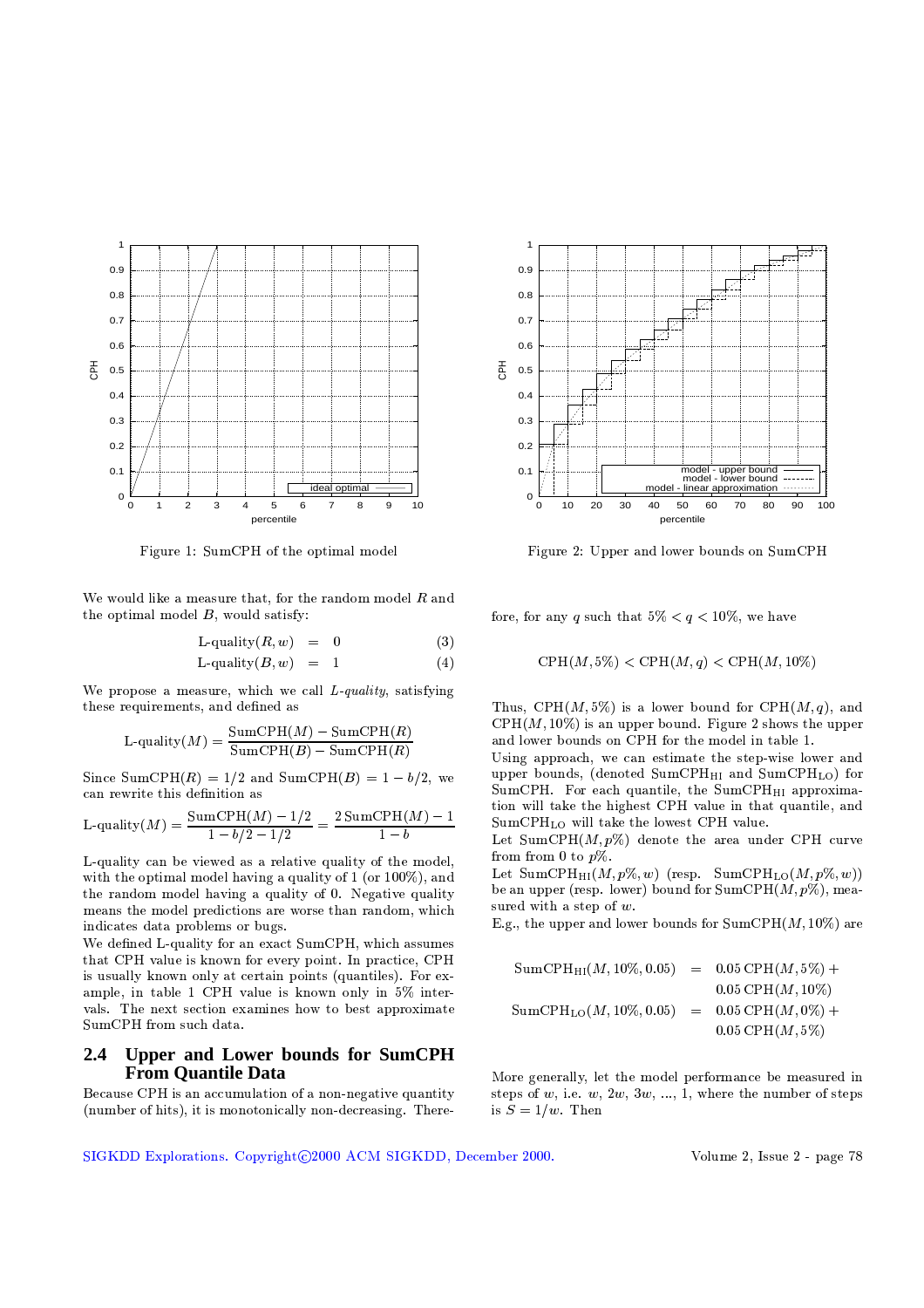SumCPH<sub>HI</sub>
$$
(M, 1, w)
$$
 =  $w \sum_{i=1}^{S} \text{CPH}(M, iw)$   
\nSumCPH<sub>LO</sub> $(M, 1, w)$  =  $w \sum_{i=1}^{S} \text{CPH}(M, (i-1)w)$ 

Note that CPH $(M, 1) = 1$ . Subtracting the above two equations, we get

$$
SumCPH_{\text{HI}}(M, 1, w) - SumCPH_{\text{LO}}(M, 1, w)
$$

$$
w \text{CPH}(M, 1) = w
$$

 $\overline{\phantom{a}}$ 

We can apply these formulas to the CPH of the model  $M_1$ in the table 1, getting

$$
SumCPHHI(M1, 1, 0.05) = 0.691
$$
  
\n
$$
SumCPHLO(M1, 1, 0, 05) = 0.641
$$

If we apply the same step-wise approximation to an ideal random model R (where CPH(R, p) = p), measured with a step of  $w$ , then we get

$$
SumCPHHI(R, 1, 0.05) = 0.05 \times (0.05 + 0.10 + ... + 0.95 + 1) = 0.05 \times 0.05 \times (21 \times 20)/2 = 0.525
$$

Likewise,  $SumCPH_{LO}(R, 1, 0.05) = 0.475$ . For an arbitrary step width  $w$ ,

> $SumCPH_{HI}(R, 1, w) = 1/2 + w/2$ SumCPH<sub>LO</sub> $(R, 1, w) = 1/2 - w/2$

This confirms our intuition that the upper and lower bounds are about  $w/2$  away from the center and suggests that the central estimate would be between them.

We can use high and low bounds for SumCPH to define similar high and low bounds for L-quality.

$$
\begin{array}{rcl}\n\text{L-quality}_{\text{HI}}(M, 1, w) & = & \frac{\text{SumCPH}_{\text{HI}}(M, 1, w) - 1/2}{1 - b/2 - 1/2} \\
\text{L-quality}_{\text{LO}}(M, 1, w) & = & \frac{\text{SumCPH}_{\text{LO}}(M, 1, w) - 1/2}{1 - b/2 - 1/2}\n\end{array}
$$

### $2.5$ Linear Estimate for SumCPH From Quantile Data

We can estimate  $SumCPH(M, 1, w)$  (the area under CPH curve from  $p=0$  to 1) by approximating CPH curve between adjacent quantiles with a straight line. Let such estimate be called SumCPH<sub>lin</sub> $(M, 1, w)$ . We note that the area under the straight line would be exactly the average between the upper bound and the lower bound estimates. Thus,

$$
SumCPHlin(M, 1, w) = w \sum_{i=1}^{S} \frac{CPH(M, iw) + CPH(M, (i-1)w)}{2} = w \frac{CPH(M, 0) + 2 \sum_{i=1}^{S-1} CPH(M, iw) + CPH(M, 1)}{2}
$$

Since CPH $(M, 0) = 0$  and CPH $(M, 1) = 1$ , we can simplify the above to



Figure 3: Optimal, Model, and Random CPH curves using linear approximation

SumCPH<sub>lin</sub>
$$
(M, 1, w) = w(\sum_{i=1}^{S} \text{CPH}(M, iw) - 1/2)
$$
 (5)

Substituting into the definition of L-quality the values of  $SumCPH(R) = 1/2$  and  $SumCPH(O) = 1 - b/2$ , and using the linear estimate for SumCPH, we get

$$
L\text{-quality}_{\text{lin}}(M) = \frac{\text{SumCPH}_{\text{lin}}(M, 1, w) - 1/2}{1 - b/2 - 1/2} \tag{6}
$$

Figure 3 shows the CPH values for a sample, random, and optimal models, using a linear approximation.

### 2.6 Variability of L-quality

One important question is how accurate and stable are Lquality estimates. We note that while the maximum error in  $SumCPH_{lin}$  is  $w/2$ , the average error expected from a linear approximation would be much smaller  $(O(w^2))$  for smooth lift curves).

For a number of lift tables we had data at a 1% granularity. We compared L-quality obtained from a 1% table to SumCPH<sub>lin</sub> obtained using only 5% steps.

Empirically, it seems that L-quality<sub>lin</sub> $(M, 1, 5\%)$  is about 0.2-0.5% smaller than L-quality $_{lin}(M, 1, 1\%)$ . The reason could be that the true CPH curve is usually convex and the linear approximation slightly underestimates it.

A separate question is how much will L-quality change if a model is applied to different random samples from the same population. We are in the process of doing such experiments.

SIGKDD Explorations. Copyright@2000 ACM SIGKDD, December 2000.